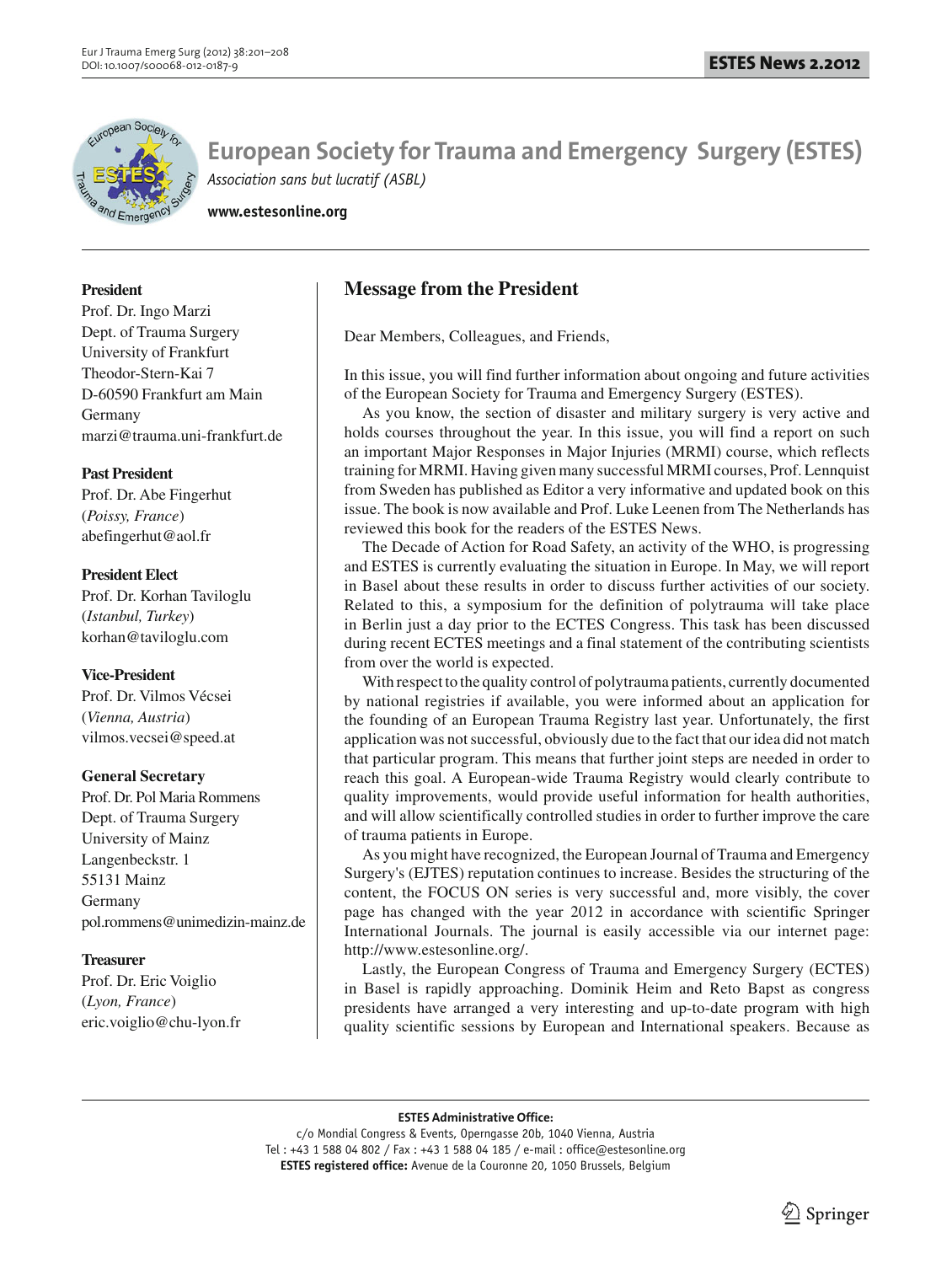

**www.estesonline.org**

## **President**

Prof. Dr. Ingo Marzi Dept. of Trauma Surgery University of Frankfurt Theodor-Stern-Kai 7 D-60590 Frankfurt am Main Germany marzi@trauma.uni-frankfurt.de

## **Past President**

Prof. Dr. Abe Fingerhut (*Poissy, France*) abefingerhut@aol.fr

**President Elect** Prof. Dr. Korhan Taviloglu (*Istanbul, Turkey*) korhan@taviloglu.com

## **Vice-President**

Prof. Dr. Vilmos Vécsei (*Vienna, Austria*) vilmos.vecsei@speed.at

### **General Secretary**

Prof. Dr. Pol Maria Rommens Dept. of Trauma Surgery University of Mainz Langenbeckstr. 1 55131 Mainz Germany pol.rommens@unimedizin-mainz.de

### **Treasurer**

Prof. Dr. Eric Voiglio (*Lyon, France*) eric.voiglio@chu-lyon.fr many abstracts and pre-registrations as in previous years have been submitted, it is already possible to say that the meeting is again the most important Trauma Congress in Europe this year! Please see the updated program at http://www. estescongress2012.org/.

Thus, we will meet in Basel during the annual meeting, the section meetings and the general assembly as well!

Sincerely yours,

Prof. Dr. Ingo Marzi

President of ESTES 2011/12

#### **ESTES Administrative Office:**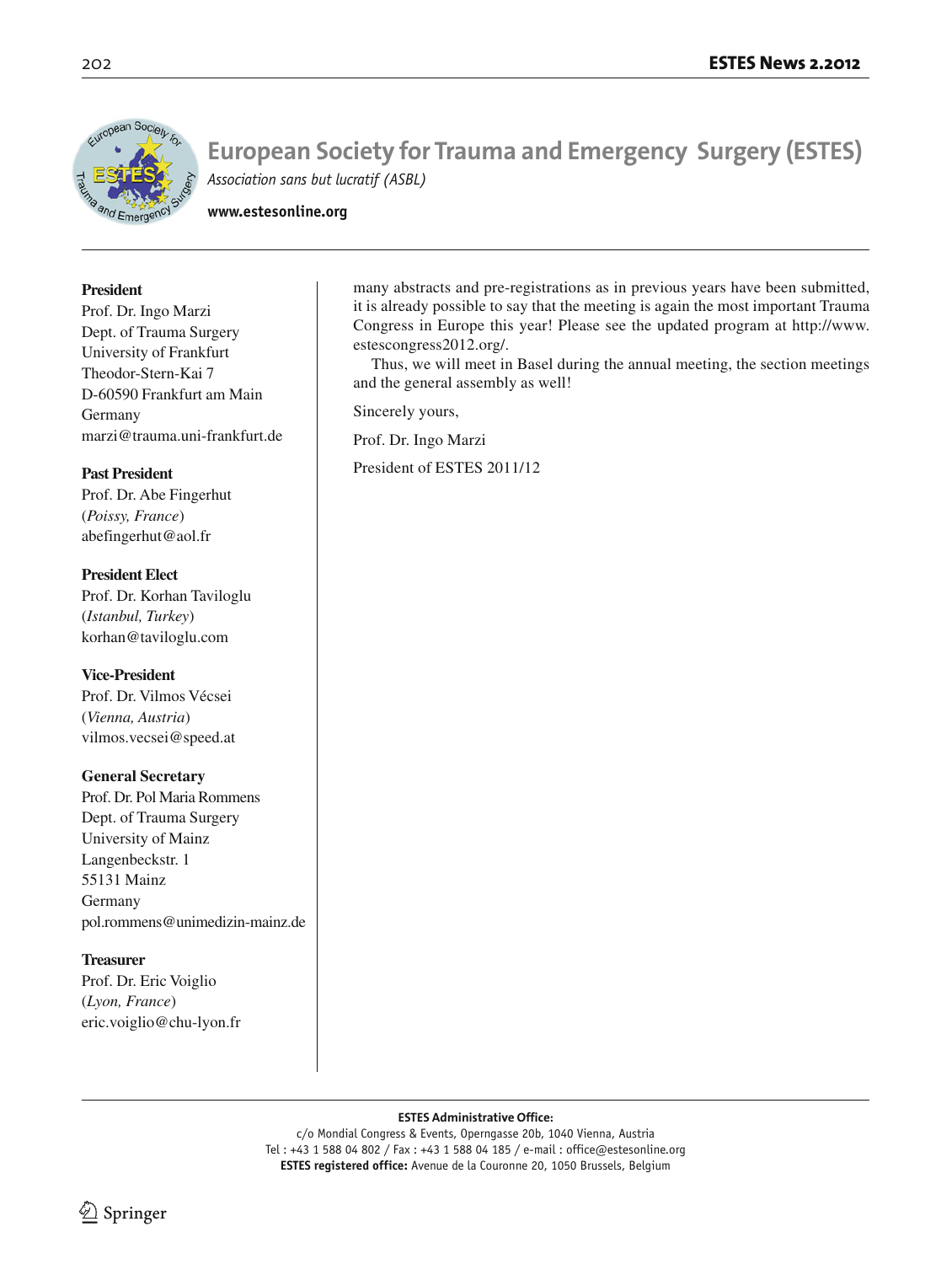

**www.estesonline.org**

## **Report on the ESTES Education Section**

The NATO ASI Conference was organized in Slavonski Brod, Croatia from 27 November to 8 December 2011 under ESTES Endorsement. Many international ESTES members contributed to this event, including invited speakers on topics of Mass Casualty Planning and Response. ESTES Postgraduate course – MRMI was presented on NATO Conference by lectures and MACSIM exercise in organization of Croatian Urgent Medicine and Surgery Association members.

The NATO Handbook for Pandemic and Mass Casualty Planning and Response will be published by Springer in 2012 by the editors Elin Gursky (USA) and Boris Hreckovski (Croatia). ESTES members, being authors of many articles, have contributed to this project. The ESTES Postgraduate Course – MRMI will be presented in chapter 1 of the NATO Handbook: Expanding Capabilities through Education and Unified Systems from Pre-hospital to Hospital Care.

The MACSIM exercise for German hospitals was organized at the University Clinic in Bonn by ESTES members, instructors of MRMI course from Croatia, Germany, and Sweden, 12–14 December 2011.

The second Slovenian–Croatian MRMI Course was organized by the Slovenian Surgical Association and the Croatian Urgent Medicine and Surgery Association in Portoroz (Slovenia) from 2–4 February 2012 under ESTES endorsement with the logo: Building Bridges with Education and Training. During this MRMI course, two meetings of the ESTES Education Section were also held, during which the topics "Injury Prevention Program" and "Curriculum for Trauma and Emergency Surgeon" were discussed.

In Bonn, the first meeting of 12 partners who are involved in the DITAC project (EU FP7 program) was held from 9–11 February 2012. DITAC is a collaborative project for the development of a European training curriculum for international crisis management. Project coordinator is Philipp Fischer, the president of DITAC Scientific Board is Prof. Sten Lennquist, and institutional member of ESTES – Croatian Urgent Medicine and Surgery Association is one of the partners. Other ESTES individual members such as Prof. Radko Komadina, Andrej Strahovnik, Per Ortenwall, Bob Dobson, Amir Khorram Manesh, are also involved in the DITAC project as well as members of other partner teams.

From 29 February to 2 March 2012, the 1st Military Surgeon Expert Team Meeting under organization of NATO MILMED COE was held in Budapest. The aim was to define minimal surgical competence and skills and list existing available models for education and training of military surgeons. During the meeting, work that is done by ESTES on curriculum for Trauma and Emergency Surgeon was presented. During this meeting ESTES was represented by the members Teun van Egmond (The Netherlands), Francois Poin (France), and Boris Hreckovski (Croatia).

 Finally, at the 5th International Scientific Symposium – Crisis Management Days, 24–25 May, 2012 in Croatia, the ESTES Postgraduate Course – MRMI will be presented.

Boris Hreckovski ESTES Education Section

**ESTES Administrative Office:**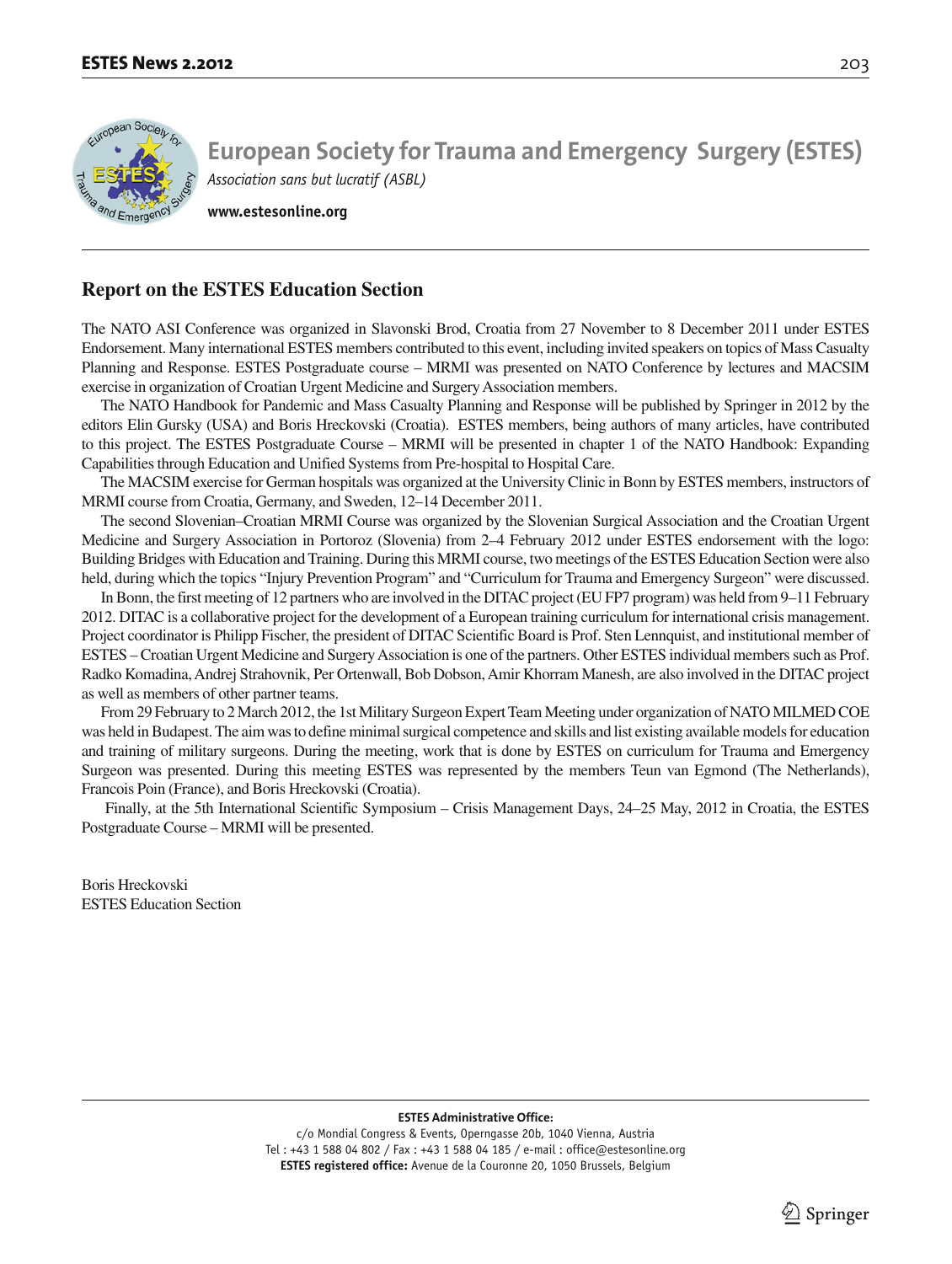

**www.estesonline.org**

# **Report on the MRMI Textbook**

The book "Medical Response to Major Incidents and Disasters – a practical guide for all medical staff" edited by the master Sten Lennquist himself summarizes the current, up-to-date knowledge on the subject. Together with the core faculty of the MRMI courses, also designed by Lennquist, a comprehensive overview is given on events that we hope to avoid and never have to experience, however should be prepared for. All man-made, natural, but also mass casualty, military, and terrorist events are detailed in the book. Apart from physical injuries, chemical, biological, and radiological incidents are also discussed.

Each subject is discussed in great detail, with up-to-date information and current strategies. The book is richly illustrated and breathes the large experience of the contributors of the book. The strength of the books lies also in the emphasis on education and training, for which Lennquist and his team have earned many awards over the years.

This field in medicine is one of the most difficult subjects to evaluate. However, in this book, even research and evaluation are discussed, and it provides tools for improvement in the relief of these, hopefully only once-in-a-lifetime experiences.

The book is mainly designed to be the core curriculum content for the MRMI courses; however, it is far more than that. It should be in the library of every institution that is or can be involved in large scale events and preparedness for major incidents and disasters. As every medical doctor and nurse is potentially involved in the resolution of these events, they also should consider purchasing this wonderful book.

Lennquist and his team have to be commended for their great effort to provide us with a comprehensive work in a very difficult subject in medicine and provide us with material to prepare ourselves for the unimaginable events.



Medical Response to Major Incidents and Disasters – a practical guide for all medical staff

Springer, 2012 ISBN 978-3-642-21894-1

Prof Dr LPH Leenen, Utrecht (NL) Chair of the Visceral Trauma Section

**ESTES Administrative Office:**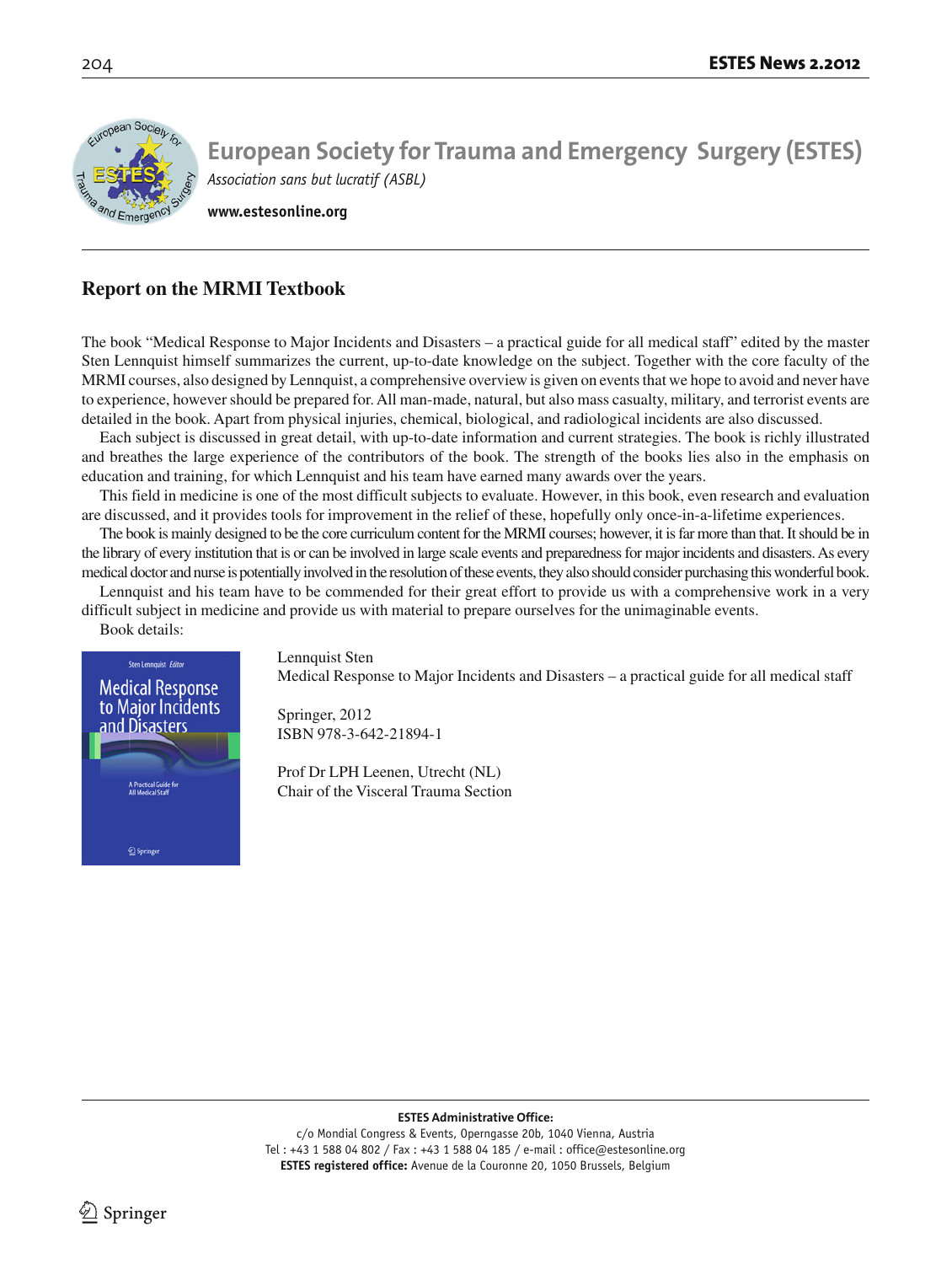

**www.estesonline.org**

# **DGOU Fellowships**

## **I. Provisions of the DGOU-Deutsche Gesellschaft für Orthopädie und Unfallchirurgie ("German Society of Orthopedics and Trauma Surgery") Visiting Fellowship**

The subject of orthopedics and trauma surgery is concerned with the prevention, diagnosis, the conservative and operative treatment, the aftercare and rehabilitation of all kinds of injuries and their consequences, as well as the congenital and acquired changes, malformations and diseases of the posture and motor organs (DGOU mission statement).

The most important responsibilities of the DGOU are optimization of patient care as well as the promotion of science and the education and further training in our subject.

## **II. The aims of the DGOU Visiting Fellowship**

The DGOU Fellowship aims to support the clinical and scientific training, the medical education, and the scientific and clinical exchange between all European nations. The fellowship shall provide young orthopedic and trauma surgeons from all European nations with the opportunity to familiarize themselves with new techniques in the field of clinical orthopedics and trauma surgery, in science, and in the administration and organization of hospitals and clinical departments.

Another aim is both the establishment and the support of personal contacts and friendships to improve mutual understanding and cooperation throughout Europe. In addition, the fellowship shall help to mediate between local traditions, social systems and cultures, and promote their exchange.

The DGOU Visiting Fellowship wants to encourage young academics from other European countries to visit German institutions concerned with orthopedics and trauma surgery in accordance with the statutes of the DGOU.

The DGOU Visiting Fellowship provides opportunities for young and active orthopedic/trauma surgeons from throughout Europe to visit an annually changing German institution, which is being suggested by the DGOU, for a period of 4 weeks after their specialist training.

## **III. Our Rules**

Every year, one European member of the European Society for Trauma and Emergency Surgery (ESTES) will be awarded with the DGOU Fellowship. The work emphasis and interests of the applicant shall match the emphasis of the respective host institution.

Eligible to apply are all members of ESTES and of national ESTES societies throughout Europe who have completed their education in the field of orthopedic and/or trauma surgery and who are in an employment relationship and not self-employed. Applicants must not be older than 40 years. The applicant should possess sufficient language skills (must at least speak either English or German fluently).

The DGOU Visiting Fellowship is in the amount of EUR 2,500. The money is meant to cover part of the costs for the journey, accommodation, and living. The fellow will be able to visit the host institution for a period of 4 weeks. The fellow should be given the opportunity to give one or more presentations about his clinical and/or scientific specialist subject in his host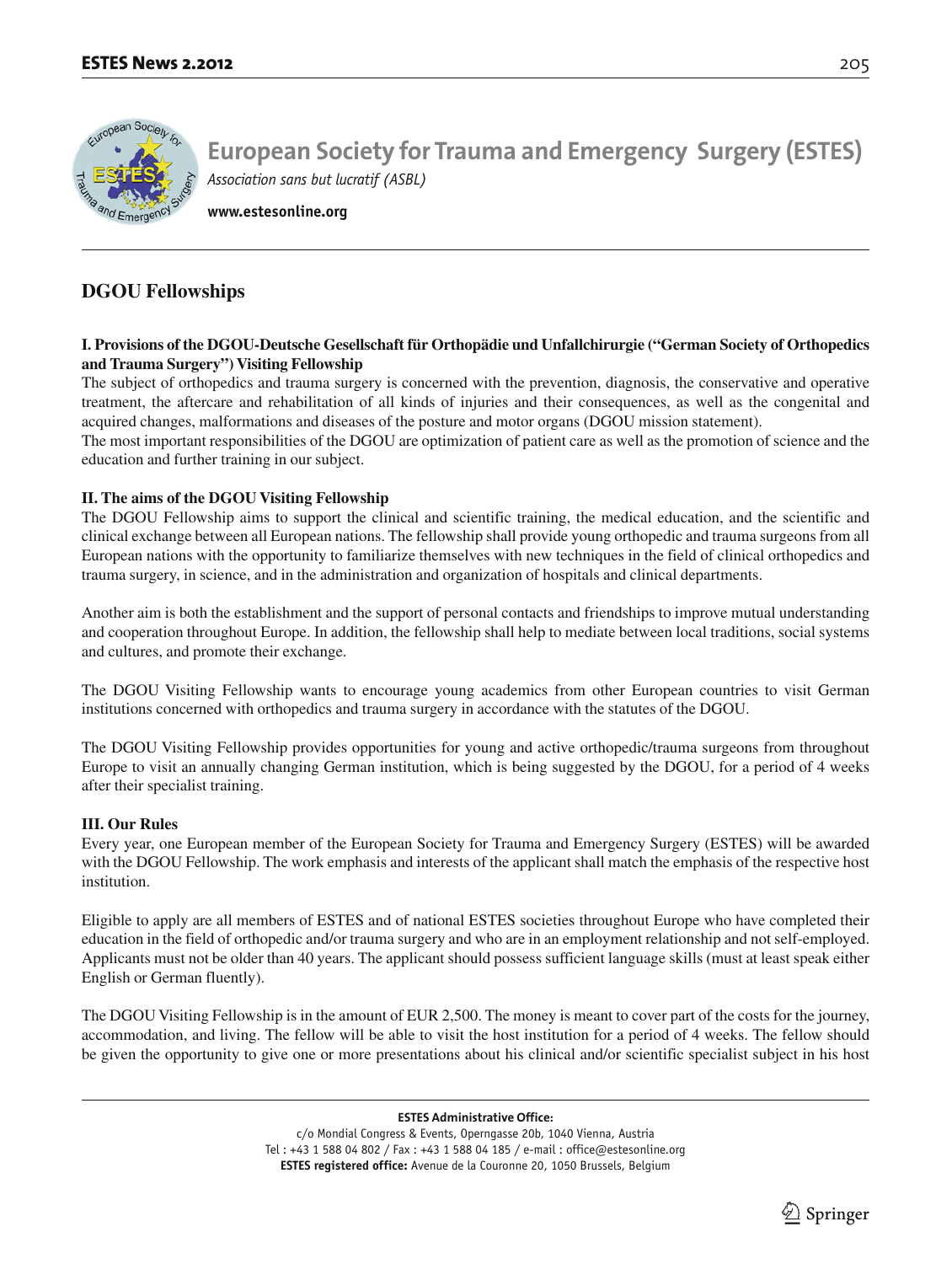

**www.estesonline.org**

institution. In addition, the fellow will be obliged to give a presentation about his clinical and/or scientific specialist subject at the annual DGOU conference. Thus, the transfer of knowledge and information between both partners will be promoted. A report about the DGOU Visiting Fellowship should be submitted to the DGOU office General Secretary within 1 month after the conclusion of the fellowship for its publication in the DGOU news bulletin.

Applications for the fellowship (in either German or English) must contain:

- the CV,
- list of publications,
- cover letter describing the intended purpose of the visit,
- description of the applicant's work emphasis and interests, and
- a letter of recommendation from the director of the sending institution.

Closing date for applications for the DGOU Fellowship is May 31 of every year.

The DGOU visiting Fellowship is supposed to fulfill a mere assisting function for the applicant. The DGOU will only be supporting the organization of the basic agreement between the participant and the host institution. All further details will be discussed and conducted between the participant and the host institution directly. The realization of the fellowship and all associated risks and cost are not incumbent upon the DGOU. The DGOU shall not be liable for any claims which the applicant may possibly want to assert. Also, all fiscal matters concerning the receipt and use of the fellowship money shall be incumbent upon the applicant only. By submitting his application, the applicant acknowledges these regulations.

## **IV. Selection of Fellows**

A committee composed of the 1st vice president, the treasurer, a member of the temporary advisory board, and a member of the Young Forum will decide who will be the recipient of the DGOU visiting fellowship. The work emphasis and interests of the applicant have to match the emphasis of the respective host institution.

The executive board of the DGOU will decide on the awarding of the DGOU fellowship on the basis of recommendations made by the award committee in their next meeting after May 31.

Every Fellow should be able to give one or more lectures in his own field of clinical or experimental research in orthopedics and trauma to the colleagues of the host institution. Thus, there will be a real exchange of knowledge and information between both parties. A report of the visit should be sent to DGOU office within one month after the end of the visit, to be published in EJTES and the official DGOU bulletins.

## **V. Contact:**

Deutschen Gesellschaft für Orthopädie und Unfallchirurgie (German Society for Orthopedics and Trauma Surgery) General Secretary Luisenstr. 58/59 10117 Berlin, Germany Mail to: office@dgou-online.de www.dgou-online.de Please feel free to call us with further questions you might have.

#### **ESTES Administrative Office:**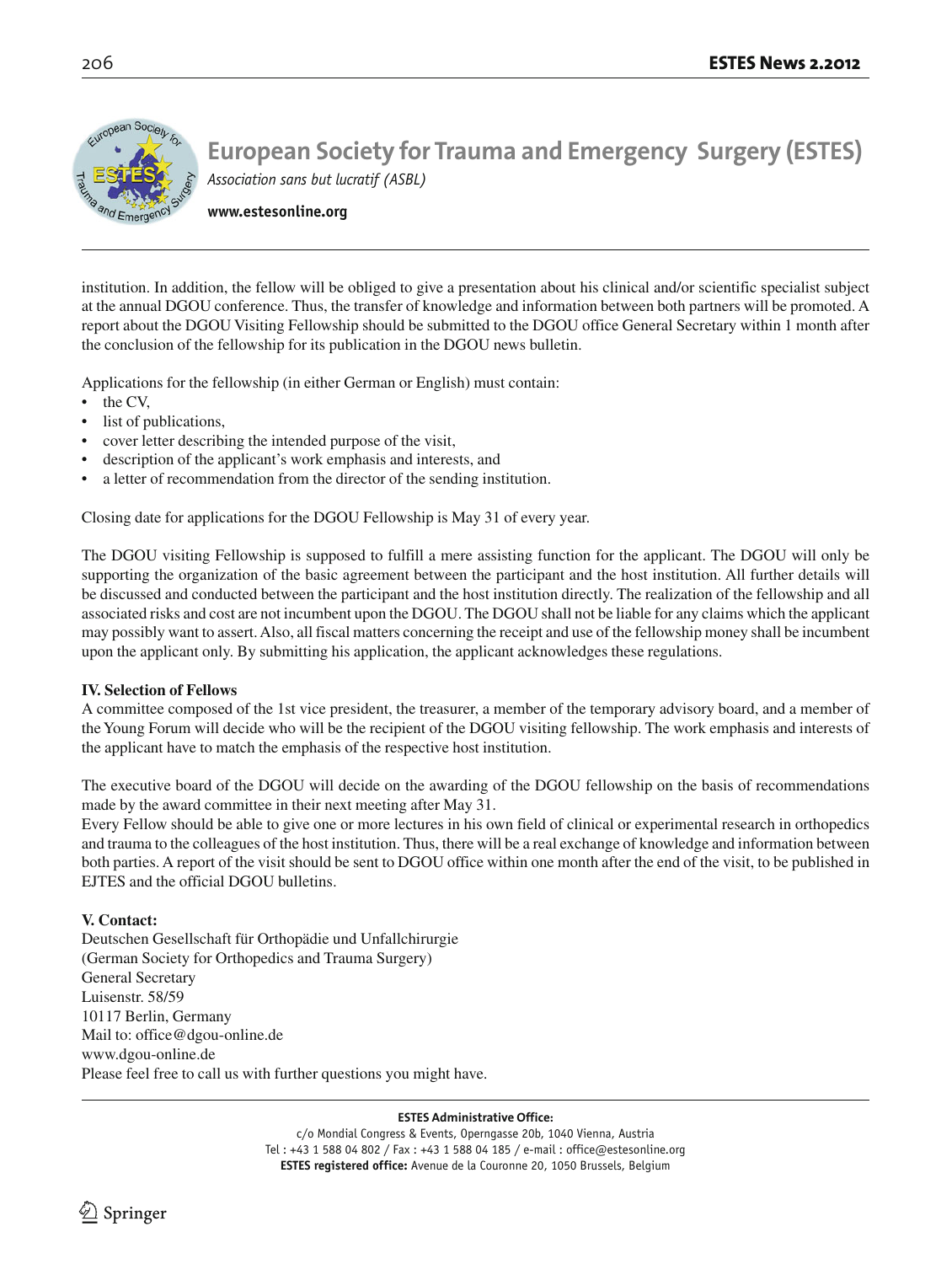

**www.estesonline.org**



## **ECTES 2012 – What an Opportunity!**

Dear Colleagues and Friends,

Only a few weeks until ECTES 2012, taking place from May 12–15, 2012 in Basel, Switzerland, opens its doors to participants! It is the 13th European Congress of Trauma & Emergency Surgery and is truly held along the lines of "Many ways – One goal".

Why you shouldn't miss this meeting? Find **6 reasons** for attending ECTES 2012 below:

- **KEEP UP** with the major issues and new trends in Trauma and Emergency Surgery
- **LEARN** best practices based on hard evidence
- **TAKE ADVANTAGE** of being in the same place with the best and brightest of your profession
- SHARE experiences, information, and leads with your peers and acknowledged speakers
- **EARN 18 CME** credits for your continuing education
- **DISCOVER** Basel it will excite you!

Thus, seize this opportunity, **COME ONSITE and register directly on arrival** at the congress!

For further information on the congress, please visit: www.estesonline.org

We are looking forward to seeing you in Basel!

Sincerely, The Congress Presidents Dominik Heim and Reto Babst and the ECTES 2012 Organizing Team

The ECTES 2012 Organizing Team: **Mondial Congress & Events Mondial GmbH & Co. KG** Operngasse 20b, 1040 Vienna, Austria t + 43 1 58804-197, f –185 ectes2012@mondial-congress.com www.estesonline.org

#### **ESTES Administrative Office:**